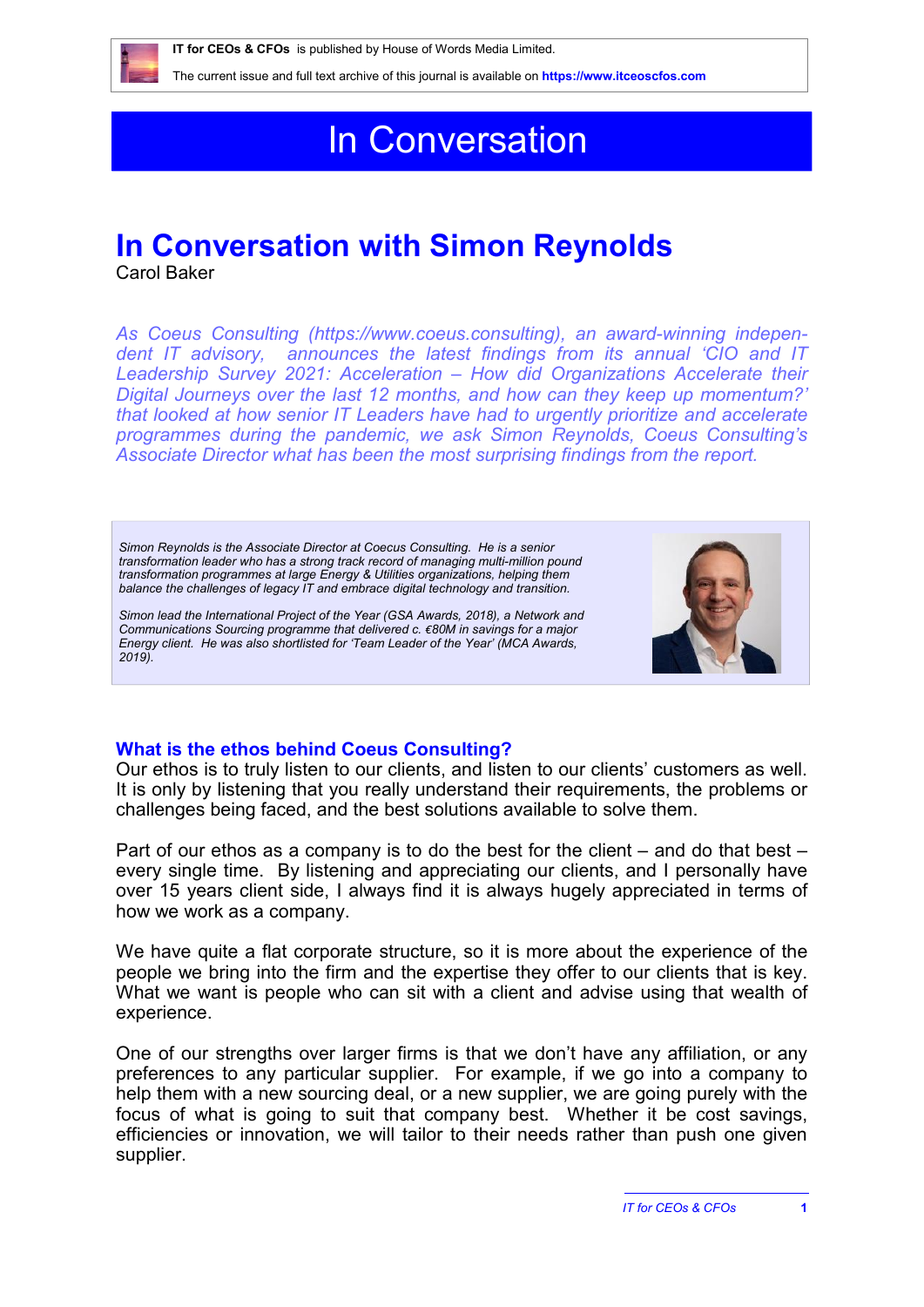

*In Conversation*

At Coeus Consulting, we set ourselves up with a set of capabilities, then each of those capabilities are delivered in more of an holistic way so that we can deliver what the client wants end-to-end. For instance, we will not bring in one team to do strategy, and then another for sourcing, and then yet another team to do a technical delivery. Instead, we bring in one team from the very beginning that will manage the whole process, addressing all that is required, from start to finish. That approach results in a high level of repeat business.

As a consultancy we are around 40 people strong, headquartered in the UK and with a European office in Germany (we started the German office two years ago). Initially, setting up the German office was a reaction to the Brexit decision so that we could deal with our German clients, but with 35% of our business being in Germany or in Europe, it has proved to be a very good move for us. We are now recognized and well respected by companies and other consultancies wanting to partner with us and talk about how we could collaborate together.

#### **Your latest 'CIO and IT Leadership Survey 2021: Acceleration – How did Organizations Accelerate their Digital Journeys over the last 12 months, and how can they keep up momentum?' is very in depth. What are some of the key points from the report which you have been quite surprised at, or have confirmed what you thought?**

Each year we think about where things are in the industry and what our clients are telling us. So, the survey is about playing back what we are hearing in the market place and listening to what CIOs and IT leaders have to say.

It is more of a confirmation of what we are seeing and responding to changes in the industry. As a result of the pandemic particularly, companies were faced with a lot of unknowns and rapid change. We are all aware of the ways of working, but then we break this down and look at things such as – how they approach things, how they deliver, and what will become a priority down the line?

In our ''CIO and IT Leadership Survey 2021: Acceleration – How did Organizations Accelerate their Digital Journeys over the last 12 months, and how can they keep up momentum?' one of the things we asked when it comes to acceleration is about stopping. In my experience, organizations have always struggled to stop – it's always the case that 'we have spent money on it', or 'we have spent time on it, so we may as well see it through' – they keep moving towards a goal that has become obsolete.

Whilst some companies are better than others at stopping, what we saw from the report is that the pandemic has forced people to refocus on what they are doing – to stop and look at new priorities. Cost challenges, delivery and bandwidth came out in the report as things which needed addressing most.

Companies had to stop and focus on where the new priorities lay in terms of things like working from home, how to keep the end user working, how to secure the environment in remote access working, and how to do that whilst still providing a superior customer experience all while customer channels are evolving. So, an IT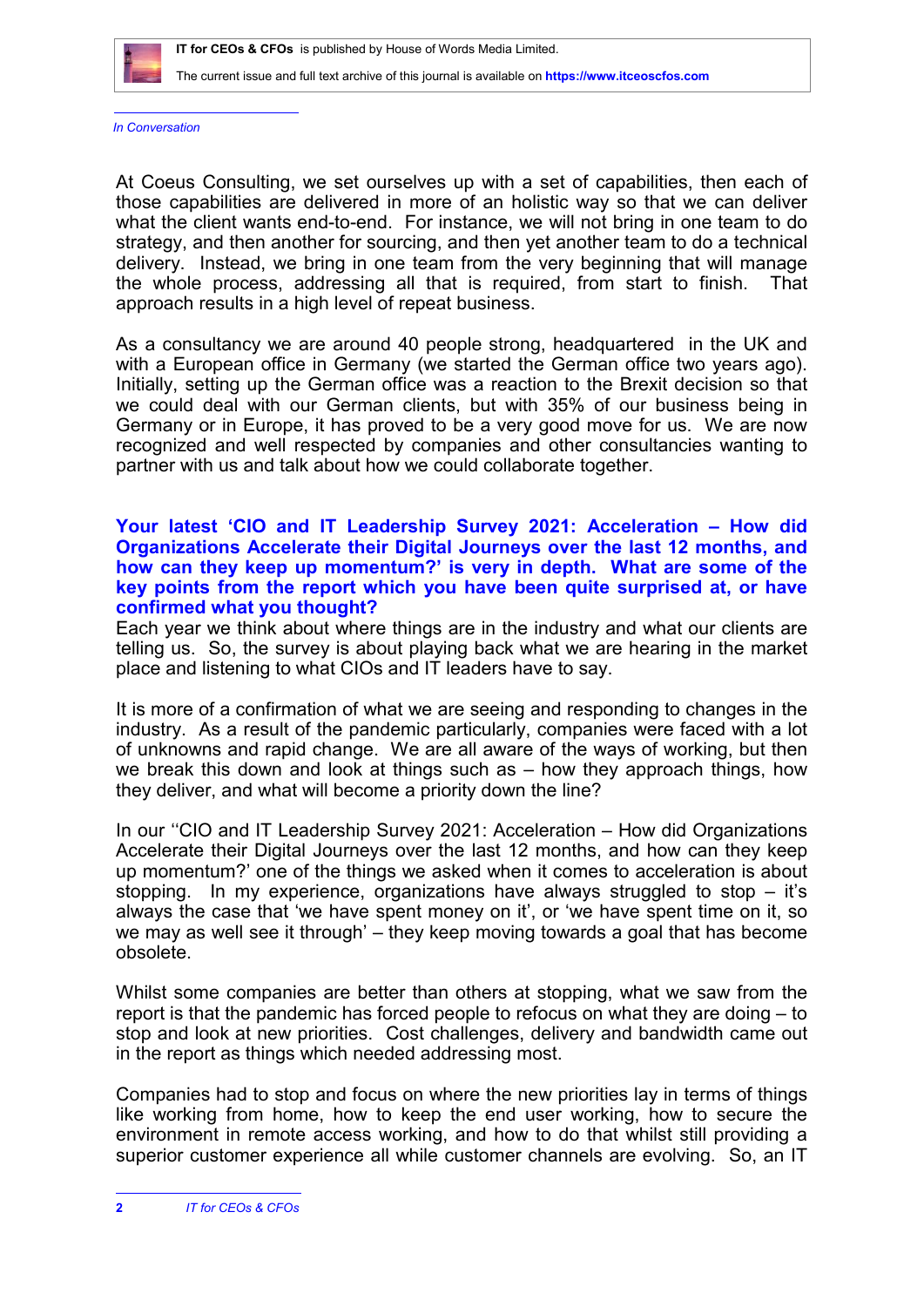

*In Conversation*

solution needs to recognize that people have changed, and the way in which they work has changed.

I think the biggest surprise – although it shouldn't be – was how IT leaders had suddenly become so involved. We always think about calling this a CIO survey, but it is more than just CIOs – it's all kinds of IT leaders – CX roles change – the data officer, the digital officer, and it goes far beyond that, reaching to the CEO and the impact that IT has on business.

In the report, over 80% said they saw an improvement in ways of working solely because of how well IT was working with the business. Last year evoked change, with businesses turning to their IT department and saying, 'look, we need help here'. IT leaders were relied upon during the pandemic, to address everything from home working access, through to customer and client service and delivery, and be able to provide it all at the same level they always have. IT leaders can now use this experience and new visibility with respect and begin driving the digital agenda forward without the pushback that might have faced pre-Covid.

#### **Often surveys say that IT budgets are either staying the same or being cut, so it is refreshing to see that your research shows that IT budgets are on the rise. Why do you think this is?**

Yes, this was positive to see in the survey findings. The main thing is that IT budgets were made more accessible to accelerate activities, and for businesses to remain resilient. Having worked in delivering change for so many years, getting the buyer secured at the beginning is difficult, but getting that continued budget is harder still – and securing emergency funding has always been the hardest because it always had to be justifiable. In this case, during the pandemic, businesses had to survive.

In many ways, the red tape surrounding IT budgets has been cut because it became a necessity. Business survival and growth depended on it. I don't think there have been any headlines throughout the pandemic that have stated companies have stopped working because of their IT? In fact, IT leaders have been coming forward and saying, we have a solution that can help to achieve this, and IT leaders have got to be at the coal face to be able to suggest that.

# **When it comes to collaboration and working through one of things that prevented people before going fully remote was that need to actually work together. Will we now see an increase in digital transformation?**

Digital transformation can't just come from IT. I heard a CEO recently say that the key focus for IT this year was digital transformation. There is always the assumption that because digital is in the name, it has just got to be a job for IT. But it involves whole business architecture and requires collaboration with those depending on IT also.

With IT there is now more than ever, an opportunity to say to those business leaders, 'look how quickly we have worked on this, what we have delivered and achieved, and how well it has worked.'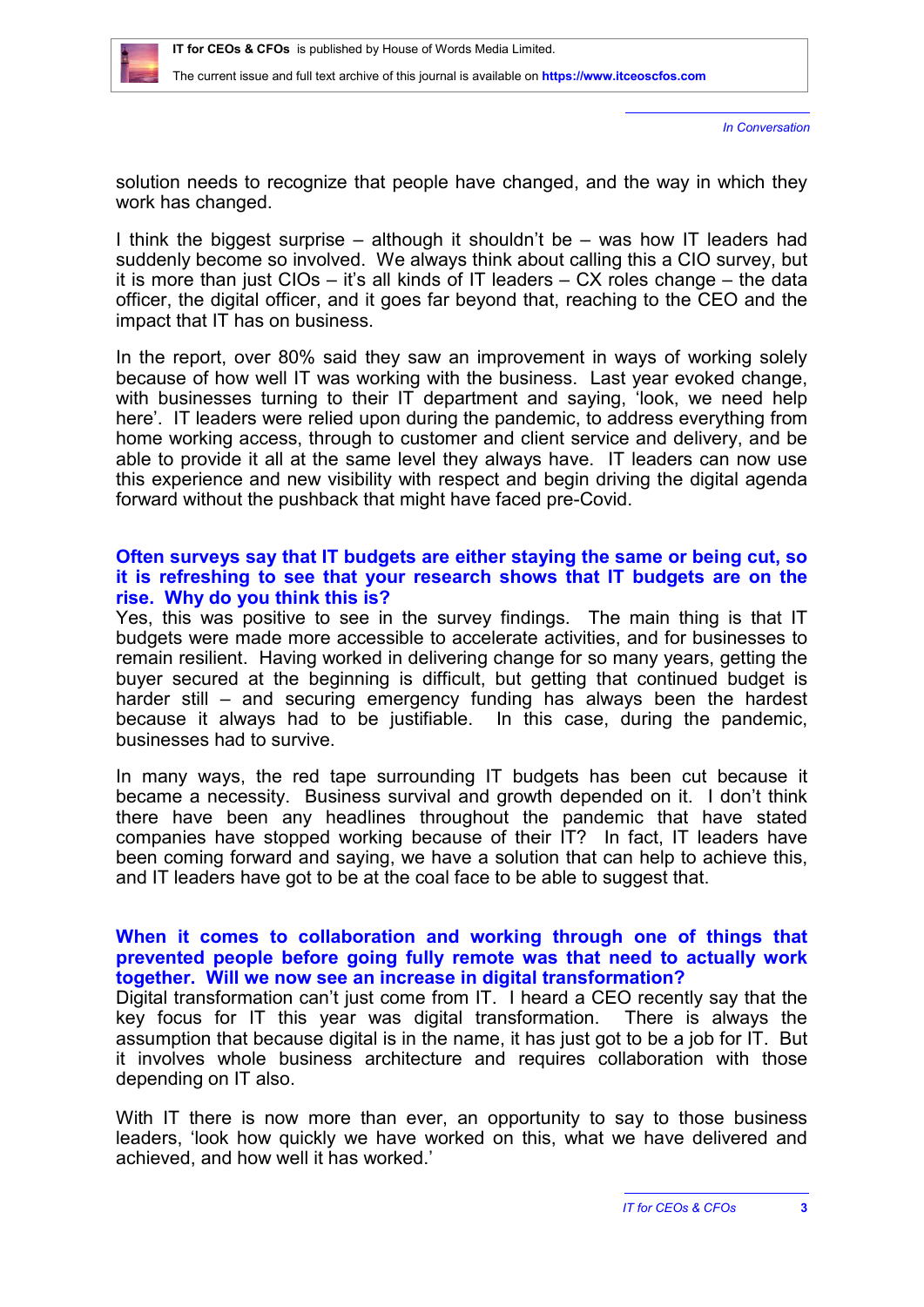

*In Conversation*

One of the things we wanted to test in the report was whether there has been a lot of disruption through the quick fixes and the quick deliveries which have been put in place – and there hasn't been. The IT worked.

Organizations were obviously confronted with some operational, as well as strategic difficulties including agreeing priority changes, implementing the solution and post implementation, each of which encompassed numerous challenges, but these could be addressed.

Businesses will however, need to revisit these 'quick fixes' over the coming months to build on these capabilities with more permanent solutions for the future.

# **Companies often forget to keep the customer at the heart of its digital strategy. Many times, the customer just has to come along for the ride. So was there anything in particular that came out of the survey findings that would be great to get more prominently in front of our readers?**

One of things we took away from the report was that some customers and staff were finding it hard because they were being asked to communicate in different ways.

People always assume it is a generational thing, where actually it depends on your knowledge and understanding and how often you need to do this. Maybe you have always been face-to-face. Lots of anecdotal stories come through in the report.

IT needs to work with the business to establish accessible, user-friendly customer channels that cater for everybody's need to ensure the right level of service and not lose customers.

# **What is your view on how the priorities within the IT team has changed?**

We found that some priorities such as cloud for example have been brought more sharply into focus.

Cloud is an interesting one because it seems that it has been around forever, and the changes in cloud have been mostly around the landing zones which keep changing. But the idea of moving to the cloud and moving away from legacy hardware in the data centre hasn't really changed. However, what has been brought into focus from a remote worker perspective is the ability to upscale, and flexibility to scale is easier when you are in the cloud.

Cloud is seen as being a cost exercise. If we move to the cloud then everything will be more efficient and we can close that data centre because we don't really need it. But, companies have realized that cloud is a lot more than that.

Another key factor coming through in the report was around data, which was the focus of our survey last year. Respondents are still saying that understanding and harvesting data that tells companies what the customer is doing, what the customer

**<sup>4</sup>** *IT for CEOs & CFOs*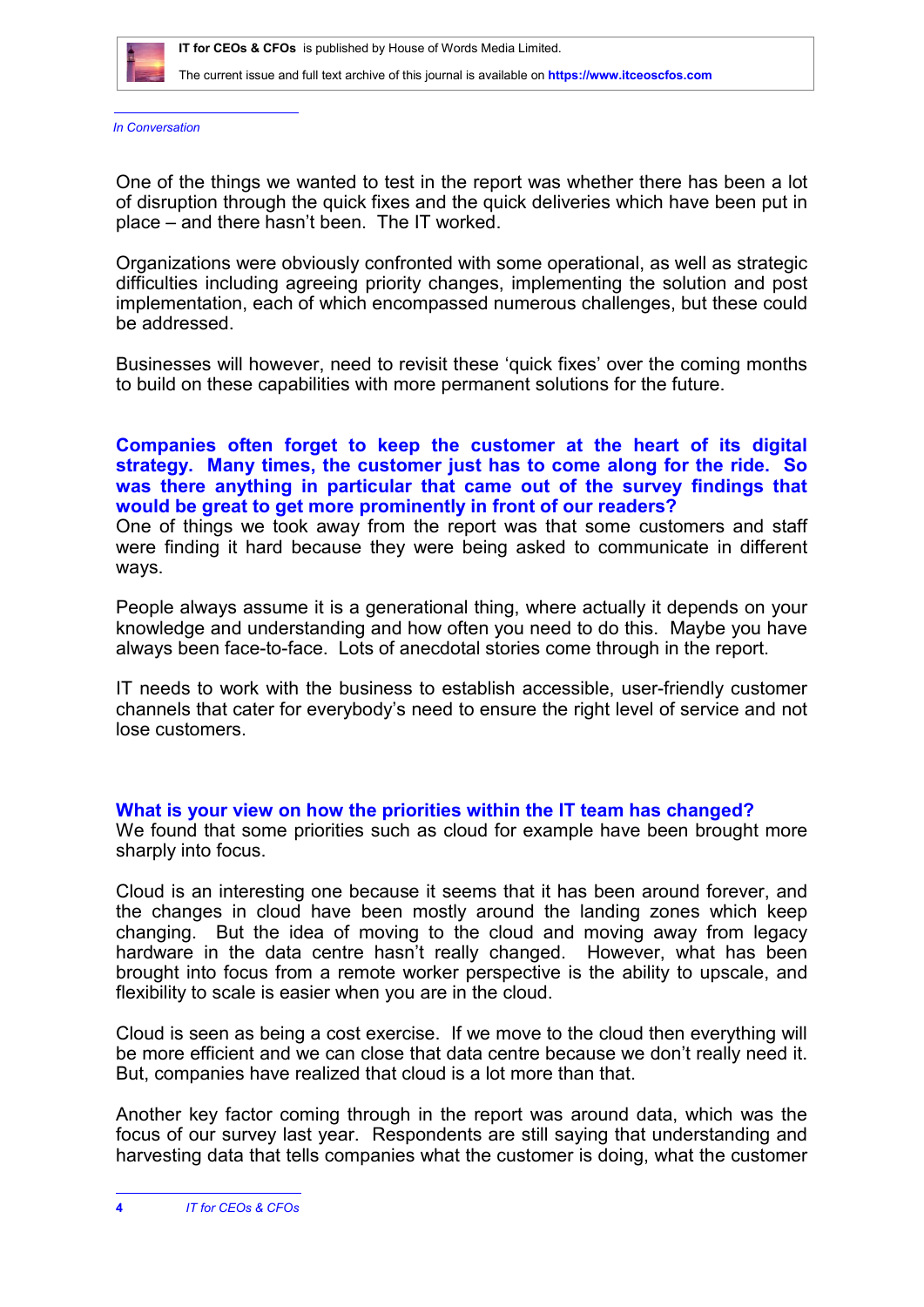

*In Conversation*

is using, what the customer is looking for is key to moving the business forward, especially in digital transformation.

The report also touched on digital workplace strategy and end user experience. For instance, some respondents noted that in some areas they were using Skype, whilst other areas were using Microsoft Teams. Some staff were using IM tools and SharePoint – but they couldn't share and move documents around.

It highlighted what IT departments had been saying for years – either move towards one tool – or if it is two, make sure those tools can talk and work with each other so that the data remains in one place and people can communicate effectively and efficiently.

I think those will be the core priority shifts.

Those quick fix solutions and what they will do with them now will also be a consideration going forward. There will be the project that was stopped-if they were stopped, will they be restarted? Additionally, if there are projects that have been on hold, can these now be accelerated or approached in a different way? Taking the learnings from the last year, are these now more feasible? This is where our role becomes increasingly valuable as we begin to address these points with our clients to further their digital journeys.

# **On the remote working front, do you foresee a return to a more hybrid office environment, or once we have all had jabs will we all go back to the old ways of working – or take some of the things we have learnt with us?**

I think it will be a mix of all of those. For example, we have one organization that has had an ongoing problem where their building/office not being big enough for the number of people they have working there. This has meant that they have had to put in a schedule of home and office working.

Whether they will now go back to that full cycle of four days a week and one day of working from home after the pandemic is questionable, because it just doesn't make sense. They have realized now that they can all work from home and there are numerous benefits to doing so.

What we do believe, and it is something we decided not to explore, is that we could see an impact on facilities and a reduction in office buildings – which would be great for the environment because fewer people will be travelling, meaning fewer offices will be used/required.

In addition, companies will also now start seeing that there are benefits of not having a desk that people are wedded to.

We see this as an interesting discussion, and one which we can help with to allow for these changes to working practices – ensuring the solutions are right, the bandwidth is right, and most importantly, the security is right.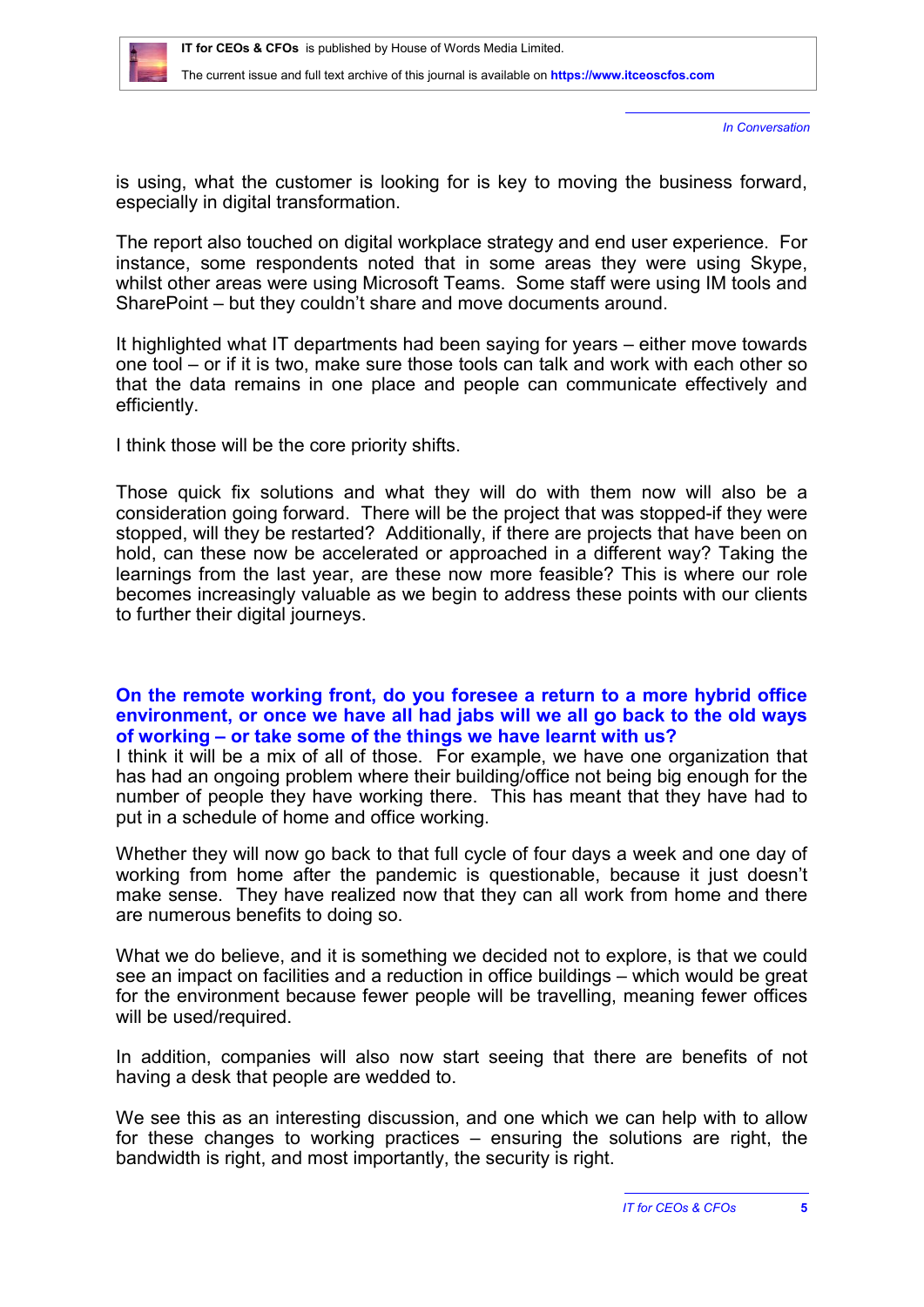*In Conversation*

# **Over 40% of respondents in the survey were concerned by compliance issues. How do you think this might change priorities?**

It was unsurprising that compliance was a key issue within our research. As soon as organizations start working from home, especially if you are dealing with customer data, compliance becomes a much bigger concern.

Gone are the old style data rooms being next to you on a server holding customer data and never leaving the office, now we have multiple devices in different locations presenting huge security concerns. With so many now working from home, securing data and complying with varying legislations has become more challenging, particularly with the need to ensure that GDPR is being adhered to.

Many organizations, were having to make quick decisions and quick fixes. It was very much dependent on how risk adverse the organization was, and how secure the data that was and it was moving beyond the boundaries of the corporate network.

Security is a company's own working wheel, but we were being told that to move at pace, companies were being less rigorous – businesses were allowing things to go through where previously they would want to make sure every aspect of security and compliance is in place.

Going forward, IT needs to streamline these processes to ensure there is the required rigour to mitigate risk while also allowing the business to benefit from the quicker decisions and pace of delivery.

**Is there a key point you would particularly like to get across to our readers?** For me, it comes back to the key acceleration point, and how we learn from that.

People have been talking about moving to an agile way of working for years and were struggling to do so because they were concerned about the compliance angle; they were concerned about the ways of working, or how people collaborate, and how they work. The past year has proven to every company that acceleration, working and collaborating in that way, with the correct funding, works, and it works well.

The key point to learn is how to identify the things which can be prioritized and accelerated. How to move away from the older ways of thinking with a schedule of things to do, and how to build in flexibility so that if you have a new product, or have a new request from a customer, you are able to address it  $-$  you are able to flex. You can then say, "Well, we did that under pandemic conditions – what we did worked." Look at why it worked, and what the company can learn from that – then the business can continue to move forward.

At the moment, it is the smaller, newer companies which are being disruptive in the marketplace. However even legacy companies become disruptive and our role is to establish how these older/legacy companies can also be a disruptive force.